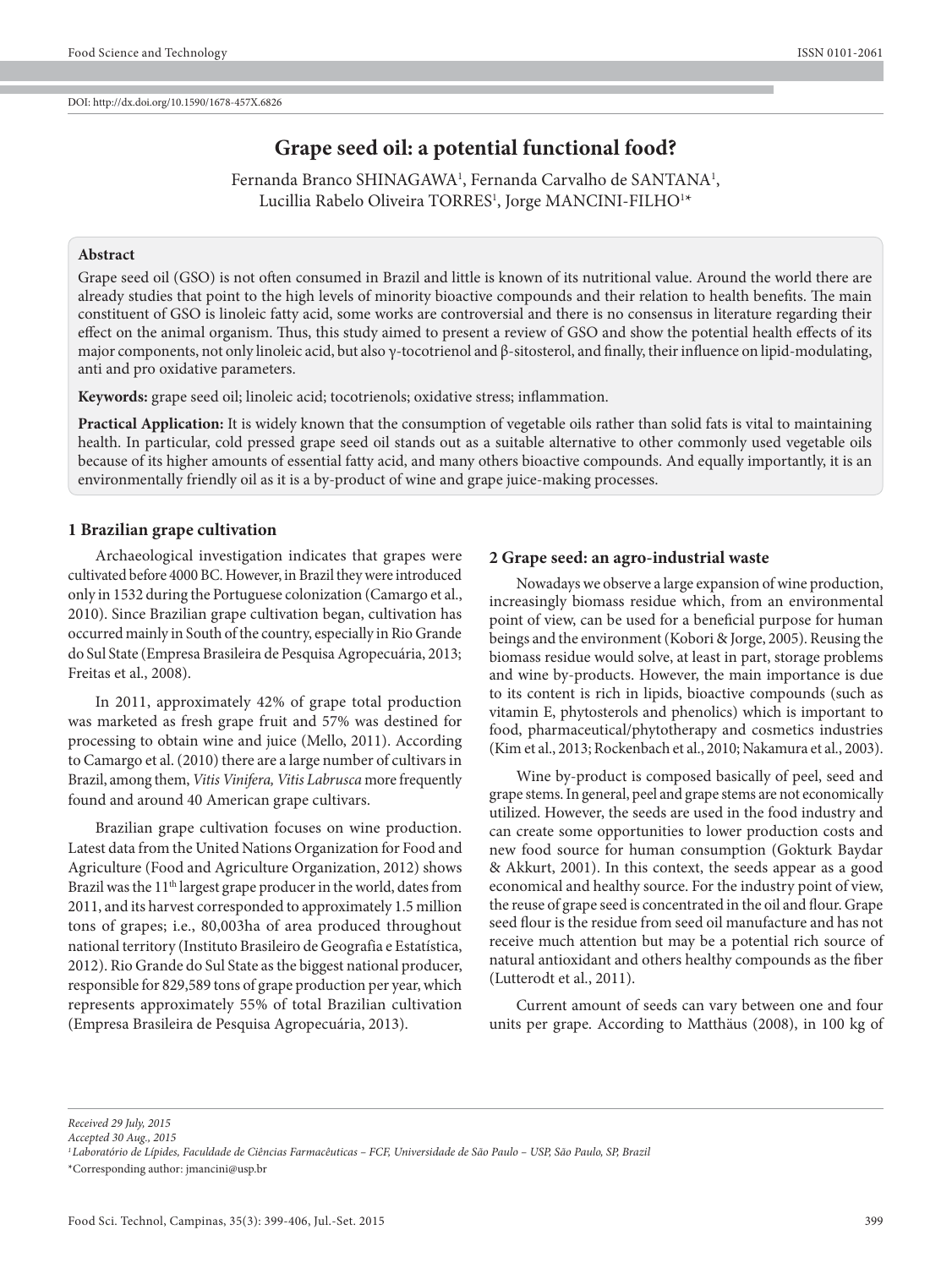wet residue produced by industry there is about 10 to 12 kg of seeds obtained. Lipid content of grape seed is around 7 to 20% (Beveridge et al., 2005; Luque-Rodriguez et al., 2005; Cao & Ito, 2003). In addition, there are also around 35% of fiber, 11% of protein, 3% of minerals and 7% of water. Minor compounds concentration can vary, depending on the technological processing performed and many environmental cultivation conditions (Luque-Rodríguez et al., 2005; Schieber et al., 2002).

Grape seed extract (aqueous or alcoholic) are part of agro-industrial residue of wine industry more extensively studied because of its high antioxidant potential (Peralbo-Molina & Luque de Castro, 2013; Lafka et al., 2007). Beneficial effects of seed extracts include: modulation of antioxidant enzymes expression (Puiggròs et al., 2005); protection against oxidative damage in brain cells of rats (Guo et al., 2007); atherosclerosis in hamsters (Vinson et al., 2002) and some anti-inflammatory effects (Wang et al., 2009). Due to grape seed has a considerable content of phenolic compounds (around 60 to 70% of the total of minority compound), in smaller percentages in other parts of the fruit, such as in peels (28-35%), and lower values are found in the pulp (approximately 10%) (Revilla et al., 1997). Maier et al. (2009) and Shi et al. (2003) identified some phenolics compounds such as some monomers (gallic acid, catechin, epicatechin and epicatechin-3-O-gallato) and wide variety of procyanidins oligomers in grape seed.

# **3 Grape seed oil (GSO)**

Vegetable oils are part of human diet, and the search for new sources has to increase since there is a preference to replace animal fats (butter and lard). There is a worldwide trend in new sources searching for vegetable oil, and a lot of research has been carried out around the world for this propose, mainly with fruits seeds such as GSO (Chougui et al., 2013; Parry et al., 2005, 2006).

GSO is quite widespread in Europe and has been manufactured in Germany, France and Italy since 1930 and it is gaining popularity as culinary oil, and has been studied as a possible source of specialty lipids (Camargo et al., 2010).

Cold-pressing is a method of oil extraction that involves no heat or chemical treatment, and hence may retain more health beneficial components, such as natural antioxidants (Parry et al., 2006). The cold-pressed oils may be a better source of beneficial components, such as antioxidative phenolic compounds (Bail et al., 2008), as well as other health-beneficial phytochemicals (Crews et al., 2006). Although the yield is usually lower than that with conventional solvent extraction, there is no concern about solvent residues in the oil, making for a safer and more consumer-desired product.

GSO composition has a high content of polyunsaturated fatty acids (PUFA), in the range of 85 to 90%; among them, linoleic acid (C18:2), exponent of n-6 series has been highlighted (Fernandes et al., 2013). Linoleic acid (LA) is present in abundance in vegetable oils such as sunflower oil (about 60%), corn (about 52%) and soybeans (around 50%) (Tangolar et al., 2009). LA is associated with promotion of cardiovascular health

by down-regulating low-density lipoprotein cholesterol (LDL-c) production (Kim et al., 2010).

There are also chemical components in GSO with biological importance due to antioxidant activity (Figure 1). Among them include, phytosterols, tocopherols, tocotrienols, flavonoids, phenolic acids and carotenoids. Most importantly, GSO is source of tocopherols and tocotrienols, isomers of vitamin E (Fernandes et al., 2013). In their composition it is possible to find vitamin E values, ranging from 1 to 53 mg/100 g oil (Freitas et al., 2008) depending on the grape variety and environmental cultivation conditions (Crews et al., 2006).

Others minority compounds largely found in their compositions are phytosterols (Figure 1). Crews et al. (2006) showed an average between 2.58 and 11.25 mg of phytosterols per gram of oil. This data were confirmed later by Rubio et al. (2009) and Pardo et al. (2009), indicating that β-sitosterol is the major constituent of phytosterols component in GSO, corresponding an average percentage between 67 and 70%. Campesterol and stigmasterol are found in the composition, while contents of  $\Delta$ -5 avenasterol,  $\Delta$ -7 stigmasterol and  $\Delta$ -7 avenasterol are low (Matthäus, 2008). Table 1 shows the range of phytosterols composition of GSO from the literature.

Vivancos & Moreno (2008) observed β-sitosterol may prevent the release of pro-inflammatory mediators by oxidased low-density lipoprotein-stimulated (oxLDL) macrophage on oxidative stress and eicosanoid synthesis.

Antioxidant capacity present in grape seed is well known, but studies from oil extracted are still not that explored in literature. It becomes interesting to identify and quantify these compounds present in GSO from different parts of the world submitted to different techniques of extraction (refine and cold pressed). There are many studies in the literature about the optimization of extraction process, due to polar affinity (Pinelo et al., 2005).

Evidence in literature shows GSO antioxidant acticity is directly related to the high concentration of vitamin E isomer, namelly γ-tocotrienol (Fernandes et al., 2013; Madawala et al., 2012; Freitas et al., 2008; Crews et al., 2006) which is rarely found in other oils. Table 2 shows the range of tocopherol and tocotrienol composition of GSO from the literature.

Studies have reported antitumor and antioxidant effects in fractions rich in tocotrienols (Choi & Lee, 2009). Tocotrienols possess greater antioxidant potential when compared to others isomers of tocols on iNOS decreasing and COx-2 inhibition. Another important role of tocotrienols consists of improving insulin sensitivity (Simopoulos, 1994). In his perspective, GSO γ-tocotrienol could explain the potential antioxidant and/or anti-inflammatory effect of the oil.

# **4 GSO and physiological aspects of lipids**

A fundamental nutrition aspect of n-3 and n-6 PUFA is its essentiality. An animal organism does not have the metabolic pathways to synthesize them, being required by diet supplementation. Linoleic acids (LA) and α-linolenic acid (ALA) are essential fatty acids (FA) and play as precursors of other long chain fatty acids (Umesha & Naidu, 2012).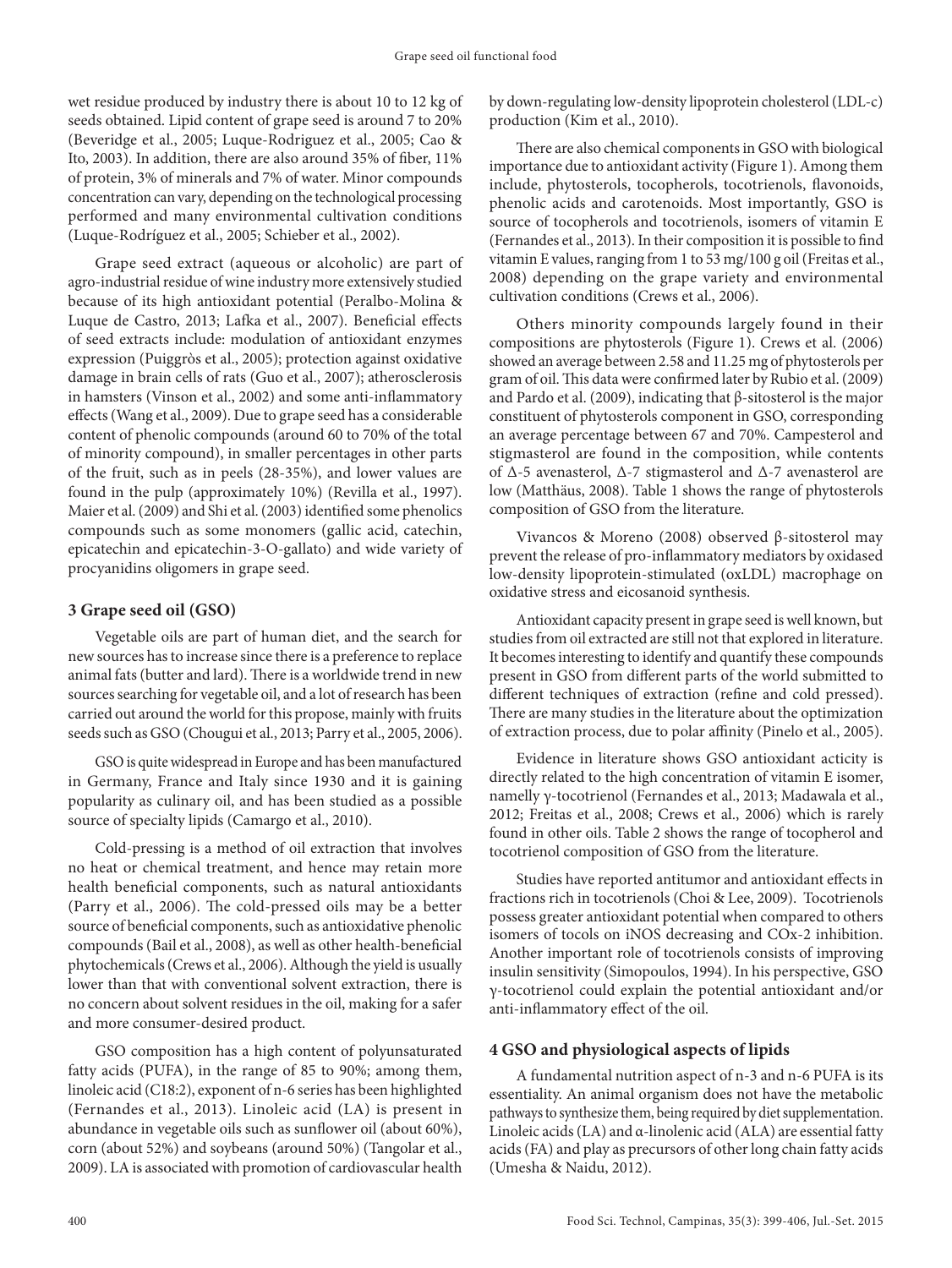Shinagawa et al.



**Figure 1**. Principals' minority compounds present in Grape Seed Oil (GSO).

**Table 1**. Phytosterol Composition (mg/Kg of oil) of Grape Seed Oil (GSO) from the literature.

|                                 | Navas (2009)   |              | Crews et al. (2006) |              |
|---------------------------------|----------------|--------------|---------------------|--------------|
|                                 |                | France       | Italy               | Spain        |
| Cholesterol                     | $nd-0.10$      | $0.2 - 0.8$  | $0.1 - 1.0$         | $0.3 - 0.7$  |
| Cholestanol                     | nd             | nd           | nd                  | nd           |
| Brassicasterol                  | $0.6 - 0.9$    | nd           | nd                  | nd           |
| 2,4 methylencholesterol         | $nd-0.18$      | $0.1 - 0.5$  | $0.1 - 0.9$         | $0.1 - 0.4$  |
| Campesterol                     | $0.1 - 9.3$    | $8.2 - 10.1$ | $6.6 - 10.2$        | $7.6 - 9.0$  |
| Campestanol                     | $\overline{a}$ | $nd-0.5$     | $nd-0.4$            | $0.2 - 0.4$  |
| Stigmasterol                    | $10.2 - 10.8$  | $7.9 - 11.3$ | $5.4 - 11.0$        | $7.0 - 12.3$ |
| $\Delta$ -7 campesterol         | $0.16 - 0.27$  | $0.1 - 0.4$  | $nd-1.0$            | $0.1 - 0.4$  |
| $\Delta$ -5 2,3 stigmastadienol | $\overline{a}$ | $nd-0.8$     | $0.3 - 0.8$         | $0.2 - 0.5$  |
| Clerosterol                     | $0.90 - 0.94$  | $0.5 - 1.0$  | $0.4 - 0.6$         | $0.5 - 0.8$  |
| $\beta$ -sitosterol             | 66.6-67.4      | 68.9-76.0    | 66.9-74.7           | 69.7-77.4    |
| Sitostanol                      | 3.92-4.70      | $2.4 - 4.7$  | $3.1 - 4.4$         | $3.5 - 4.8$  |
| $\Delta$ -5 avenasterol         | 1.98-2.09      | $0.3 - 2.1$  | $1.0 - 4.5$         | $0.4 - 1.0$  |
| $\Delta$ -5 2,4 stigmastadienol | $0.41 - 0.47$  | $nd-1.2$     | $nd-0.8$            | $0.1 - 1.0$  |
| $\Delta$ -7 estigmastenol       | 1.99-2.30      | $0.4 - 3.2$  | $0.7 - 4.3$         | $0.8 - 2.1$  |
| $\Delta$ -7 avenasterol         | $0.98 - 1.10$  | $nd-0.6$     | $0.2 - 1.6$         | $nd-0.3$     |
| nd: not-detected.               |                |              |                     |              |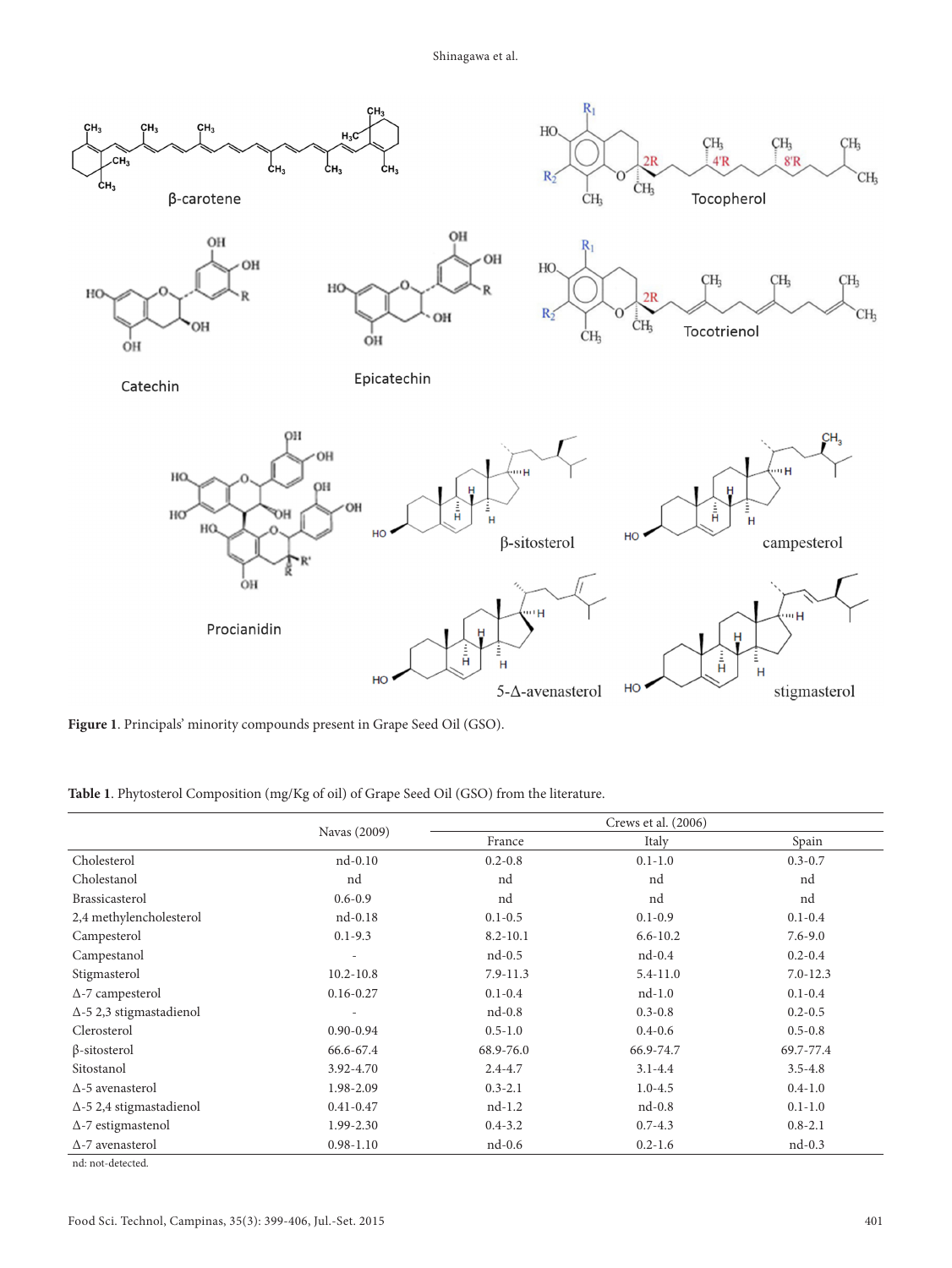|                 |                          | Fernandes et al. (2013) | Crews et al. (2006) |         |         |
|-----------------|--------------------------|-------------------------|---------------------|---------|---------|
|                 | Navas (2009)             |                         | France              | Italy   | Spain   |
| Tocopherols     |                          |                         |                     |         |         |
| $\alpha$ -T     | $47 - 56$                | 86-244                  | 18-229              | 14-160  | $tr-75$ |
| $\beta$ -T      | 38-48                    | nd                      | nd-109              | nd-133  | nd-127  |
| $\gamma$ -T     | 17-29                    | $3 - 28$                | nd-61               | nd-119  | nd-168  |
| $\Delta$ - T    | $nd-3$                   | $tr-1$                  | nd-47               | nd      | nd-69   |
| Tocotrienols    |                          |                         |                     |         |         |
| $\alpha$ -T3    | 216-278                  | 69-319                  | nd-163              | nd-352  | $nd-60$ |
| $\beta$ -T3     | $\overline{\phantom{a}}$ | $4 - 18$                | nd-67               | $nd-22$ | nd-125  |
| $\gamma$ -T3    | 482-556                  | 499-1575                | nd-500              | nd-785  | nd-399  |
| $\triangle$ -T3 | $13 - 17$                | $6 - 18$                | nd                  | nd      | nd-82   |

**Table 2**. Tocopherol and Tocotrienol Composition (mg/Kg of oil) of Grape Seed Oil (GSO) from the literature.

α-T: alpha-tocopherol; β-T: beta-tocopherol; γ-T: gamma tocopherol; Δ-T: delta tocopherol; α-T3: alpha-tocotrienol; β-T3: beta-tocotrienol; γ-T3: gamma-tocotrienol; Δ-T3: delta-tocotrienol. Nd: non-detected; tr: trace amount.

In the literature, the data is still controversial about the effects of different types of FA on health. There are close relation between n-6 PUFA intake and induction of inflammatory response via AA-derived. On the other hand, these FA have important role in homeostasis, regulating resolution and promotion of inflammation in immune response (Raphael & Sordillo, 2013).

For example, Patterson et al. (2012), suggests an antiinflammatory action of LA, showing levels of C-reactive protein decrease in serum in Japanese men and women; another work reported, by American Heart Association, that consumption of n-6 is related to the reduction in coronary risk of heart disease. The authors confirm that these types of FA should be consumed.

In general, deleterious effects from excessive consumption of PUFA n-6 family are found in the literature, nevertheless, it is not about the n-6 PUFA amount intake and the capacity to modulate cellular metabolism, but it is mainly related to n-6/ n-3 ratio. The levels of n-6 and n-3 and their ratio have been a primary focus of interest because they compete in metabolic pathways that impact cellular responses to physiologic stress.

These enzymes include the desaturases and elongases that generate the highly unsaturated fatty acids (HUFAs) (20- to 22-carbon fatty acids with 3 to 6 double bonds). HUFAs serve as substrates for synthesis of the eicosanoids; ie, prostaglandins (PG), leukotrienes (LK), thromboxanes (TX), and lipoxins (LX). Competition between n-3 and n-6 HUFAs for cyclooxygenases (COx) and lipoxygenases (LOx) determines which types of eicosanoids will be synthesized and thus potentially influence inflammatory, thrombogenic, and vascular responses (Harris et al., 2006).

According to Simopoulos (2003), in Western diet, n-6/n-3 ratio is close to 15-16/1, contrary to which is assumed in a healthy diet (5-4/1). In this way, increasing of n-6/n-3 ratio is a factor of inflammation degree, since derivatives from PUFA n-6 metabolism may initiate and exacerbate inflammatory responses, by pro-inflammatory eicosanoids predominance, suggesting a specific relation between PUFA, immune system and pathogenic diseases (Calder, 2011).

Excessive n-6 PUFA intake, especially LA, is related to some chronic diseases, such as diabetes, greatest risk of coronary disease (Iso et al., 2002) and propensity to inflammatory conditions (Calder, 2009), like neuroinflammation (Layé, 2010), as well as atherosclerosis, cancer and mastitis (Simopoulos, 2003).

As known, GSO composition is based for LA, and others bioactive compound such as phytosterols. Numerous sources in the literature point to phytosterols role in cholesterol absorption reduction in intestine and, consequently, decrease in plasma cholesterol levels.

According to Nash (2004), GSO consumption of up to 45 grams of oil per day demonstrated increased HDL-cholesterol and reduced LDL-cholesterol levels in respectively 13 and 7% patients.

Recently, our study group published a work that assessed the effect of chronic consumption of GSO, obtained from the Brazilian market, in biochemical markers and inflammation of healthy rats and we found that GSO consumption did not induce significant metabolic changes, however the contribution to an increase in the levels of HDL was suggested, even a rise in levels of serum lipid peroxidation was noticed (Shinagawa et al., 2015).

Choi et al. (2010) showed GSO supplementation in pigs decreased levels of total fat 30% to 20%, this being important note for meat quality and closely correlated with lipid metabolism of animals. Kim et al. (2010) studied the effects of GSO on plasma lipid profile in rats and there were also significant reduction in total cholesterol and LDL-cholesterol. Asadi et al. (2010) related the GSO intake with the effects on serum cholesterol, hepatic and muscular; they verified in reduction of serum cholesterol in rats after 10 weeks.

Control of hyperlipidaemia was verified with GSO consumption (Vijaimohan et al., 2006; Gorinstein et al., 2003; Baba et al., 1999) and it has been shown that supplementation with the oil significantly reduced triglycerides and LDL-cholesterol level in rats treated by fat diets.

#### **5 GSO and oxidative parameters**

Excessive consumption of PUFA in the diet can be deleterious to an organism, due to the increase products such as peroxides and aldehydes. This occurs by presence of double bonds between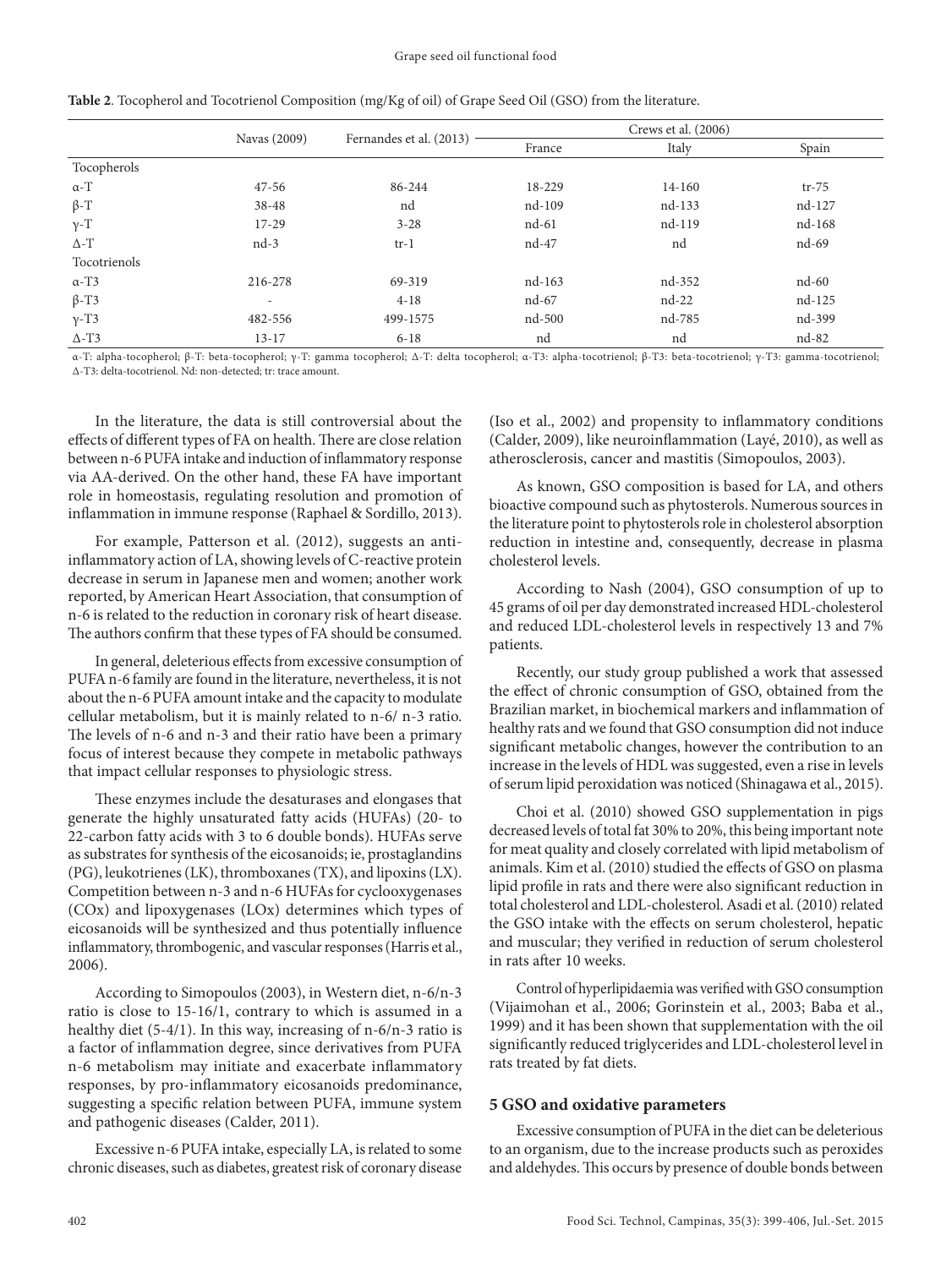carbon atoms in its chemical structure, being subject to oxidative processes action (Kruger et al., 2010).

Oxidation can lead to damage to cell membranes, exacerbated ROS formation, changes in membrane lipids, proteins, enzymes, carbohydrates and DNA, thereby causing injury of balance and induce oxidative stress (Williams & Buttriss, 2006). In this sense, it is necessary to promote a delicate balance between oxidation factors and mechanisms of antioxidant defense in biological systems, known as redox homeostasis (Valko et al., 2007).

This defense system is constituted by both enzymatic and non-enzymatic antioxidants. Complex enzymatic system includes superoxide dismutase (SOD), catalase (CAT), glutathione peroxidase (GPx), glutathione reductase (GR) and etc. Non-enzymatic defenses such as reduced glutathione (GSH), bilirubin, uric acid, estrogen, lipoic acid, ascorbic acid, Coenzyme Q, melanin, tocopherols, carotenoids, lycopene, phenolic compounds and flavonoids (Valko et al., 2007).

Antioxidant enzymes mechanism of action is complex and comprises basically of the action of three major enzymes: SOD, CAT and GPx. SOD is an enzyme present in all aerobic organisms and its biological role is the dismutation catalyze of superoxide ions in oxygen  $(O_2)$  and hydrogen peroxide  $(H_2O_2)$ . CAT role is based on the control of hydrogen peroxide levels, catalyzing its degradation (transforms  $\rm{H}_{2}\rm{O}_{2}$  formed into water and oxygen). GPx role is another way to eliminate hydrogen peroxide, acting on peroxides removal via reduction to water with concomitant oxidation of GSH to GSSG. GSH can be regenerated by the interaction of oxidized form with nicotinamina adenine triphosphate (NADPH), through GR (Laguerre et al., 2007).

Enzymatic defense system involves a complex chain reaction via intracellular physiological adjustment. An imbalance in redox homeostasis system carries on oxidative stress. This condition is associated with autoimmune diseases, inflammatory neurodegenerative after suppression of modulation by antioxidants (Matsuda & Shimomura, 2013). We can highlight atherosclerosis (Raposo, 2010), cancer (Reuter et al., 2010), premature aging (Halliwell & Gutteridge, 1999), neurological disorders (Sayre et al., 2001) and diabetes (Evans et al., 2003).

Antioxidant agents that may alter the oxidative stress state, such as phenolic compounds, flavonoids and vitamin E have recognized antioxidant potential and they are intrinsic in the oil GSO composition. The major compound found in GSO in the literature is the γ-tocotrienol composition.

Tocotrienols are closely related chemically with tocopherols; however, they have varying degrees of biological activity. The hypocholesterolemic, antitumor, neuroprotective, and antioxidant activity of tocotrienols or a tocotrienol-rich fraction (TRF) have recently received much attention. Numerous studies have investigated the simultaneous antioxidative and protective activity of tocotrienols against oxidative stress in cultured cells.

Sen et al. (2000) reported that tocotrienols are effective for preventing glutamate-induced neuronal cell death by regulating unique signal transduction. Osakada et al. (2004) demonstrated that tocotrienols purified from palm oil significantly attenuate hydrogen peroxide (H2O2)-induced neurotoxicity. And finally, Choi et al. (2010) demonstrated the potential protection of the tocotrienols on neuronal cells, using TRF from grape seed as antioxidant defense systems in tert-butyl hydroperoxide (TBHP) induced oxidative injury in HepG2 cells.

## **6 GSO and inflammation**

PUFA has a great potential in regulating lipid metabolism and oxidative process due to presence of insaturations (Mancini-Filho, 2010). Consequently, it may induce changes in inflammatory state, by gene expression modulation involved in chronic and low-grade inflammation (Samuel & Shulman, 2012).

By definition, inflammation is a key component of immune response to certain injury caused in a tissue. This response occurs in an attempt to neutralize and/or eliminate a source of this injury, restoring tissue function. A changing in magnitude control or duration of inflammatory response can cause major tissue damage and contribute to the emergence of diseases (Raphael & Sordillo, 2013).

In this sense, PUFA amount and type can regulate the complex intracellular signaling system (Lottenberg et al., 2012). The n-6/n-3 ratio contributes to the development of diseases related to inflammation, since the imbalance of the PUFA ratio is capable of initiating and exacerbating inflammatory responses, as explained above. However, although there is a recognized association between the exacerbated PUFA intake and incidence of metabolic diseases, the effective contribution of different types of lipids in metabolic changes is not fully understood (Kumar et al., 2014).

The n-6 PUFA has the ability to modulate inflammatory gene expression by its potential binding to nuclear receptors in cell. Consequently, correlates with a decrease in LXR activity (liver x receptors) and PPAR (peroxisome proliferator-activated receptor) and an increase of NF-κB activity (nuclear factor kappa B) and of SREBP (sterol regulatory element-binding protein) (Masi et al., 2013; Afman & Müller, 2012).

Although there are still factors that reconsider pro-inflammatory effect of n-6 PUFA, one of them is related to the product of chain eicosanoids family n-6, namely PGE<sub>2</sub>. It is able to inhibit production of two cytokines (TNF-α and IL-1) and PGE2 also presents potential to inhibit inflammatory leukotrienes  $(LTB<sub>4</sub>)$ via LOX-5 inhibition and induces lipoxins  $(LXA<sub>4</sub>)$  production, responsible for the resolution of inflammation. However AA is not related to PGE2 expression only, which has variable effect cited above. It is also related by lipid mediator's expression like leukotrienes of series 4, TXB2 and PGF2 (Raphael & Sordillo, 2013; Calder, 2009). These findings reflect both actions pro and anti-inflammatory of the AA.

The relation between PUFA diet, inflammation and increased disease susceptibility is explained also by phospholipid content changes in inflammatory response (monocytes, macrophages and vascular endothelial cells) (Mello et al., 2012). And consequently, increased some genes expression such as tumor necrosis factor α (TNF-α) and interleukins (the main ones are IL-1, IL-2, IL-6 and IL-8) mediated by NF-κB, increasing plasminogen activator factor inhibitor 1 (PAI-1) (Carvalho et al., 2006). TNF-α is involved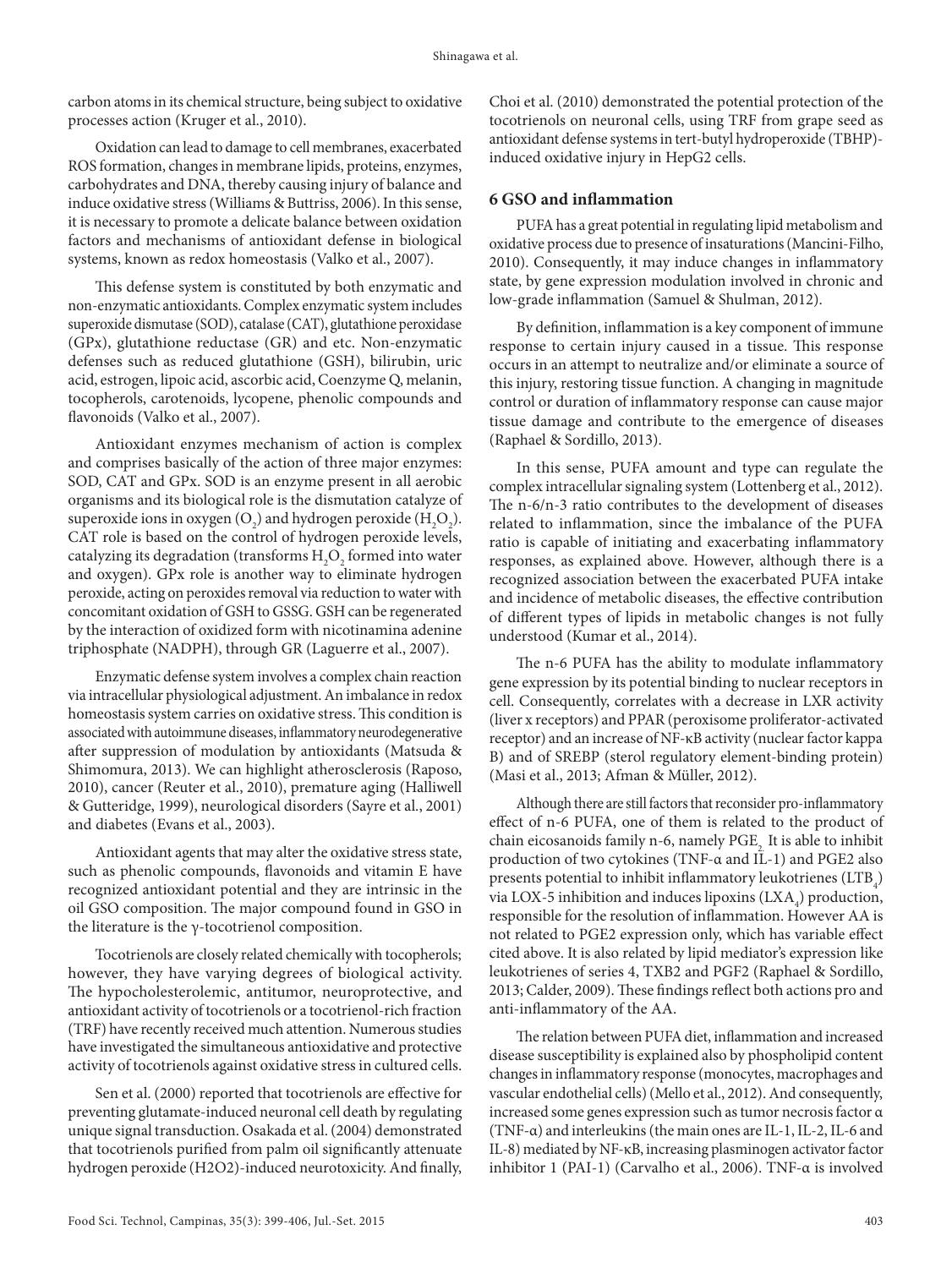in modulating the effects of IL-6, which, in turn, is a cytokine pleiotropic and has an important role in inflammatory reactions, stimulating the production of acute phase of inflammation proteins in hepatocytes (Ramalho & Guimarães, 2008). With the exception of adiponectin, that their production and secretion is inhibited in inflammation condition. Adiponectin is a potent inducer of physiological insulin sensitivity, anti-lipogenic, within antioxidant, anti-inflammatory and anti-fibrotic properties.

Few results from literature were found about the effect of GSO on inflammatory parameters. However, our studies suggested the maintenance of the ratio between anti and pro-inflammatory cytokines on serum, namely TNF-α/IL-10, after consumption of GSO for 65 days in healthy rats.

### **7 Conclusion**

GSO consumption is still sluggish in Brazil and, over the years, wine production has increased, generating increasingly large volumes of waste. So, in this context, GSO is a value-added food. It is characterized by high linoleic acid composition, as well as minority compounds such as vitamin E and phytosterols. Reports in the literature on the benefits of GSO consumption for health are present, such as reduction of biochemical blood parameters, in other words, GSO provide a promising alternative vegetable oil in management of hypercholesterolemia.

#### **Acknowledgements**

To CNPQ process n. 302227/2013-0.

#### **References**

- Afman, L. A., & Müller, M. (2012). Human nutrigenomics of gene regulation by dietary fatty acids. *Progress in Lipid Research*, 51(1), 63- 70.<http://dx.doi.org/10.1016/j.plipres.2011.11.005>[. PMid:22155512.](http://www.ncbi.nlm.nih.gov/entrez/query.fcgi?cmd=Retrieve&db=PubMed&list_uids=22155512&dopt=Abstract)
- Asadi, F., Shahriari, A., & Chahardah-Cheric, M. (2010). Effect of longterm optional ingestion of canola oil, grape seed oil, corn oil and yogurt butter on serum, muscle and liver cholesterol status in rats. *Food and Chemical Toxicology*, 48(8-9), 2454-2457. [http://dx.doi.](http://dx.doi.org/10.1016/j.fct.2010.06.012) [org/10.1016/j.fct.2010.06.012](http://dx.doi.org/10.1016/j.fct.2010.06.012)[. PMid:20542074.](http://www.ncbi.nlm.nih.gov/entrez/query.fcgi?cmd=Retrieve&db=PubMed&list_uids=20542074&dopt=Abstract)
- Baba, N. H., Antoniades, K., & Habbal, Z. (1999). Effects of dietary canola, olive, and linolenic acid enriched olive oils on plasma lipids, lipid peroxidation, and lipoprotein lipase activity in rats. *Nutrition Research* 19(4), 601-612. [http://dx.doi.org/10.1016/S0271-5317\(99\)00025-1](http://dx.doi.org/10.1016/S0271-5317(99)00025-1).
- Bail, S., Stuebiger, G., Krist, S., Unterweger, H., & Buchbauer, G. (2008). Analytical methods: characterization of various grape seed oils by volatile compounds, triacylglycerol composition, total phenols and antioxidant capacity. *Food Chemistry*, 108(3), 1122-1132.
- Beveridge, T. H. J., Girard, B., Kopp, T., & Drover, J. C. G. (2005). Yield and composition of grape seed oil extracted bysupercritical carbon dioxide and Petroleum ether: varietal effects. *Journal of Agricultural and Food Chemistry*, 53(5), 1799-1804. [http://dx.doi.org/10.1021/](http://dx.doi.org/10.1021/jf040295q) [jf040295q](http://dx.doi.org/10.1021/jf040295q)[. PMid:15740076.](http://www.ncbi.nlm.nih.gov/entrez/query.fcgi?cmd=Retrieve&db=PubMed&list_uids=15740076&dopt=Abstract)
- Calder, P. C. (2009). Polyunsaturated fatty acids and inflammatoty processes: new twists in an old tale. *Biochimie*, 91(6), 791-795. [http://dx.doi.org/10.1016/j.biochi.2009.01.008.](http://dx.doi.org/10.1016/j.biochi.2009.01.008) [PMid:19455748.](http://www.ncbi.nlm.nih.gov/entrez/query.fcgi?cmd=Retrieve&db=PubMed&list_uids=19455748&dopt=Abstract)
- Calder, P. C. (2011). Fatty acids and inflammation: the cutting edge between food and pharma. *European Journal of Pharmacology*, 668(1, Suppl 1), S50-S58[. PMid:21816146.](http://www.ncbi.nlm.nih.gov/entrez/query.fcgi?cmd=Retrieve&db=PubMed&list_uids=21816146&dopt=Abstract)
- Camargo, U. A., Maia, J. D. G., & Ritschek, P. (2010). *Novas cultivares brasileiras de uva*. Bento Gonçalves: Embrapa Uva e Vinho.
- Cao, X., & Ito, Y. (2003). Supercritical fluid extraction of grape seed oil and subsequent separation of free fatty acids by high-speed counter-current chromatography. *Journal of Chromatography. A*, 1021(1-2), 117-124. [http://dx.doi.org/10.1016/j.chroma.2003.09.001.](http://dx.doi.org/10.1016/j.chroma.2003.09.001) [PMid:14735980.](http://www.ncbi.nlm.nih.gov/entrez/query.fcgi?cmd=Retrieve&db=PubMed&list_uids=14735980&dopt=Abstract)
- Carvalho, M. H. C., Colaço, A. L., & Fortes, Z. B. (2006). Citocinas, disfunção endotelial e resistência à insulina. *Arquivo Brasileiro de Endocrinologia e Metabolismo*, 50(2), 304-312. http://dx.doi. org/10.1590/S0004-27302006000200016.
- Choi, Y. S., Choi, J. H., Han, D. J., Kim, H. Y., Lee, M. A., Kim, H. W., Lee, J. W., Chung, H. J., & Kim, C. J. (2010). Optimization of replacing pork back fat with grape seed oil and rice bran fiber for reduced-fat meat emulsion systems. *Meat Science*, 84(1), 212-218. <http://dx.doi.org/10.1016/j.meatsci.2009.08.048>[. PMid:20374777.](http://www.ncbi.nlm.nih.gov/entrez/query.fcgi?cmd=Retrieve&db=PubMed&list_uids=20374777&dopt=Abstract)
- Choi, Y., & Lee, J. (2009). Antioxidant and antiproliferative properties of a tocotrienol-rich fraction from grape seeds. *Food Chemistry*, 11(4), 1386-1390.
- Chougui, N., Tamendjari, A., Hamidj, W., Hallal, S., Barras, A., Richard, T., & Larbat, R. (2013). Oil composition and characterization of phenolic compounds of *Opuntia ficus-indica* seeds. *Food Chemistry*, 139(1-4), 796-803. [http://dx.doi.org/10.1016/j.foodchem.2013.01.054.](http://dx.doi.org/10.1016/j.foodchem.2013.01.054) [PMid:23561175.](http://www.ncbi.nlm.nih.gov/entrez/query.fcgi?cmd=Retrieve&db=PubMed&list_uids=23561175&dopt=Abstract)
- Crews, C., Hough, P., Godward, J., Brereton, P., Lees, M., Guiet, S., & Winkelmann, W. (2006). Quantitation of the main constituents of some authentic grape-seed oils of different origin. *Journal of Agricultural and Food Chemistry*, 54(17), 6261-6265. [http://dx.doi.](http://dx.doi.org/10.1021/jf060338y) [org/10.1021/jf060338y.](http://dx.doi.org/10.1021/jf060338y) [PMid:16910717.](http://www.ncbi.nlm.nih.gov/entrez/query.fcgi?cmd=Retrieve&db=PubMed&list_uids=16910717&dopt=Abstract)
- Empresa Brasileira de Pesquisa Agropecuária Embrapa. (2013). *Embrapa uva e vinho*. Brasília: Embrapa. Retrieved from www. cnpuv.embrapa.br.
- Evans, J. L., Goldfine, I. D., Maddux, B. A., & Grodsky, G. M. (2003). Are Oxidative stress activated signaling pathways mediators of insulin resistance and β-cell dysfunction? *Diabetes*, 52(1), 1-8. http://dx.doi. org/10.2337/diabetes.52.1.1.
- Fernandes, L., Casal, S., Cruz, R., Pereira, J. A., & Ramalhosa, E. (2013). Seed oils of ten traditional Portuguese grape varieties with interesting chemical and antioxidant properties. *Food Research International*, 50(1), 161-166. [http://dx.doi.org/10.1016/j.foodres.2012.09.039.](http://dx.doi.org/10.1016/j.foodres.2012.09.039)
- Food and Agriculture Organization FAO. (2012). *FAOSTAT*. Rome: FAO. Retrieved from http://faostat3.fao.org.
- Freitas, L. S., Jacques, R. A., Richter, M. F., Silva, A. L., & Caramão, E. B. (2008). Pressurized liquid extraction of vitamin E from Brazilian grape seed oil. *Journal of Chromatography. A*, 1200(1), 80-83. [http://](http://dx.doi.org/10.1016/j.chroma.2008.02.067) [dx.doi.org/10.1016/j.chroma.2008.02.067.](http://dx.doi.org/10.1016/j.chroma.2008.02.067) [PMid:18343386.](http://www.ncbi.nlm.nih.gov/entrez/query.fcgi?cmd=Retrieve&db=PubMed&list_uids=18343386&dopt=Abstract)
- Gokturk Baydar, N., & Akkurt, M. (2001). Oil content and oil quality properties of some grape seeds. *Turkish Journal of Agriculture and Forestry*, 25(1), 163-168.
- Gorinstein, S., Leontowicz, H., Leontowicz, M., Lojek, A., Číž, M., Krzeminski, R., Zachwieja, Z., Jastrzebski, Z., Delgado-Licon, E., Martin-Belloso, O., & Trakhtenberg, S. (2003). Seed oil improve lipid metabolism and increase antioxidant potential in rats fed diets containing cholesterol. *Nutrition Research*, 23(3), 317-330. [http://](http://dx.doi.org/10.1016/S0271-5317(02)00532-8) [dx.doi.org/10.1016/S0271-5317\(02\)00532-8](http://dx.doi.org/10.1016/S0271-5317(02)00532-8).
- Guo, L., Wang, L. H., Sun, B., Yang, J. Y., Zhao, Y. Q., Dong, Y. X., Spranger, M. I., & Wu, C. F. (2007). Direct in vivo evidence of protective effects of grape seed procyanidin fractions and other antioxidants against ethanol-induced oxidative DNA damage in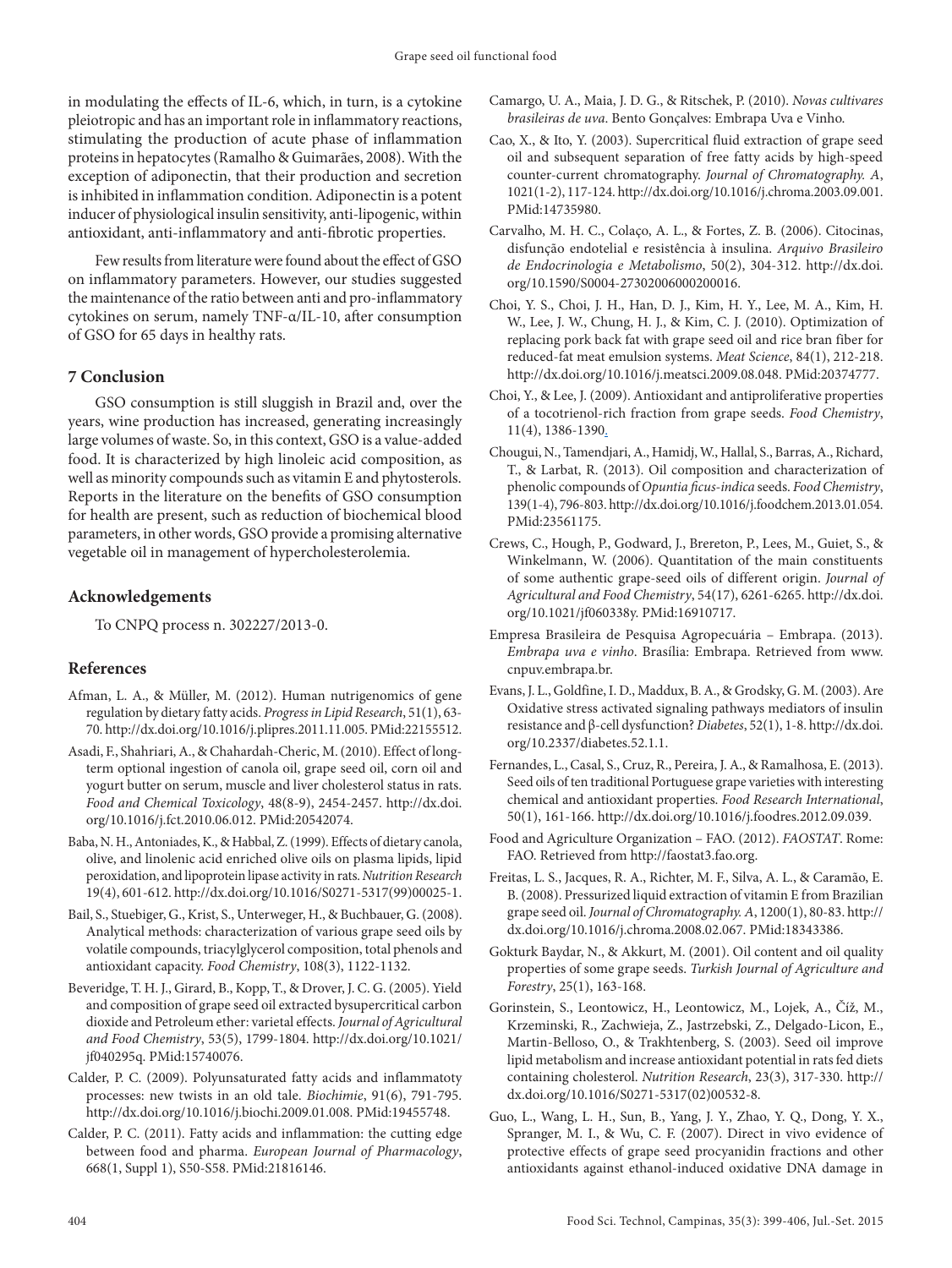mouse brain cells. *Journal of Agricultural and Food Chemistry*, 55(14), 5881-5891. [http://dx.doi.org/10.1021/jf070440a.](http://dx.doi.org/10.1021/jf070440a) [PMid:17567031.](http://www.ncbi.nlm.nih.gov/entrez/query.fcgi?cmd=Retrieve&db=PubMed&list_uids=17567031&dopt=Abstract)

- Halliwell, B., & Gutteridge, J. M. C. (1999). *Free radicals in biology and medicine*. 3rd ed. Oxford: Oxford University Press.
- Harris, W.; Assaad, B.; Poston, C. (2006). Tissue omega-6/omega-3 fatty acid ratio and risk for coronary artery disease. *The American Journal of Cardiology*, 98(4), 19-26. http://dx.doi.org/10.1016/j. amjcard.2005.12.023.
- Instituto Brasileiro de Geografia e Estatística IBGE. (2012). *Produção agrícola municipal*. Rio de Janeiro: IBGE. Retrieved from ftp://ftp. ibge.gov.br/Producao\_Agricola
- Iso, H., Sato, S., Umemura, U., Kudo, M., Koike, K., Kitamura, A., Imano, H., Okamura, T., Naito, Y., & Shimamoto, T. (2002). Linoleic acid, other fatty acids, and the risk of stroke. *Stroke; a Journal of Cerebral Circulation*, 33(8), 2086-2093. [http://dx.doi.org/10.1161/01.](http://dx.doi.org/10.1161/01.STR.0000023890.25066.50) [STR.0000023890.25066.50.](http://dx.doi.org/10.1161/01.STR.0000023890.25066.50) [PMid:12154268.](http://www.ncbi.nlm.nih.gov/entrez/query.fcgi?cmd=Retrieve&db=PubMed&list_uids=12154268&dopt=Abstract)
- Kim, D. J., Jeon, G., Sung, J., Oh, S. K., Hong, H. C., & Lee, J. (2010). Effect of grape seed oil supplementation on plasma lipid profile in rats. *Food Science and Biotechnology*, 19(1), 249-252. [http://dx.doi.](http://dx.doi.org/10.1007/s10068-010-0035-9) [org/10.1007/s10068-010-0035-9.](http://dx.doi.org/10.1007/s10068-010-0035-9)
- Kim, Y., Choi, Y., Ham, H., Jeong, H. S., & Lee, J. (2013). Protective effects of oligomeric and polymeric procyanidin fractions from defatted grape seed on tert-butyl hydroperoxide-induced oxidative damage in HepG2 cells. *Food Chemistry*, 137(1-4), 136-141. [http://](http://dx.doi.org/10.1016/j.foodchem.2012.10.006) [dx.doi.org/10.1016/j.foodchem.2012.10.006](http://dx.doi.org/10.1016/j.foodchem.2012.10.006)[. PMid:23200001.](http://www.ncbi.nlm.nih.gov/entrez/query.fcgi?cmd=Retrieve&db=PubMed&list_uids=23200001&dopt=Abstract)
- Kobori, C. N., & Jorge, N. (2005). Caracterização dos óleos de algumas sementes de frutas como aproveitamento de resíduos industriais. *Ciência e Agrotecnologia*, 29(5), 1008-1014. [http://dx.doi.org/10.1590/](http://dx.doi.org/10.1590/S1413-70542005000500014) [S1413-70542005000500014](http://dx.doi.org/10.1590/S1413-70542005000500014).
- Kruger, M. C., Coetzee, M., Haag, M., & Weiler, H. (2010). Long-chain polyunsaturated fatty acids: selected mechanisms of action on bone. *Progress in Lipid Research*, 49(4), 438-449. [http://dx.doi.org/10.1016/j.](http://dx.doi.org/10.1016/j.plipres.2010.06.002) [plipres.2010.06.002](http://dx.doi.org/10.1016/j.plipres.2010.06.002)[. PMid:20600307.](http://www.ncbi.nlm.nih.gov/entrez/query.fcgi?cmd=Retrieve&db=PubMed&list_uids=20600307&dopt=Abstract)
- Kumar, G. S., Swathi, R., & Krishna, A. G. (2014). Fat-soluble nutraceuticals and their composition in heat-processed wheat germ and wheat bran. *International Journal of Food Sciences and Nutrition*, 65(3), 327-334. <http://dx.doi.org/10.3109/09637486.2013.866640>[. PMid:24328437.](http://www.ncbi.nlm.nih.gov/entrez/query.fcgi?cmd=Retrieve&db=PubMed&list_uids=24328437&dopt=Abstract)
- Lafka, T. I., Sinanoglou, V., & Lazos, E. S. (2007). On the extraction and antioxidant activity of phenolic compounds from winery wastes. *Food Chemistry*, 104(3), 1206-1214. [http://dx.doi.org/10.1016/j.](http://dx.doi.org/10.1016/j.foodchem.2007.01.068) [foodchem.2007.01.068](http://dx.doi.org/10.1016/j.foodchem.2007.01.068).
- Laguerre, M., Lecomte, J., & Villeneuve, P. (2007). Evaluation of the ability of antioxidant to counteract lipid oxidation: existing methods, new trends and challenges. *Progress in Lipid Research*, 46(5), 244-282. [http://dx.doi.org/10.1016/j.plipres.2007.05.002.](http://dx.doi.org/10.1016/j.plipres.2007.05.002) [PMid:17651808.](http://www.ncbi.nlm.nih.gov/entrez/query.fcgi?cmd=Retrieve&db=PubMed&list_uids=17651808&dopt=Abstract)
- Layé, S. (2010). Polyunsaturated fatty acids, neuroinflammation and well being. *Prostaglandines, Leukotrienes and Essential Fatty Acids*, 82(4-6), 295-303. [http://dx.doi.org/10.1016/j.plefa.2010.02.006.](http://dx.doi.org/10.1016/j.plefa.2010.02.006)
- Lottenberg, A. M., Afonso, M. S., Lavrador, M. S. F., Machado, R. M., & Nakandakare, E. R. (2012). The role of dietary fatty acids in the patology of metabolic syndrome. *The Journal of Nutritional Biochemistry*, 23(9), 1027-1040. <http://dx.doi.org/10.1016/j.jnutbio.2012.03.004>. [PMid:22749135.](http://www.ncbi.nlm.nih.gov/entrez/query.fcgi?cmd=Retrieve&db=PubMed&list_uids=22749135&dopt=Abstract)
- Luque-Rodríguez, J. M., Luque de Castro, M. D., & Perez-Juan, P. (2005). Extraction of fatty acids from grape seed by superheated hexane. *Talanta*, 68(1), 126-130.
- Lutterodt, H., Slavin, M., Whent, M., Turner, E., & Yu, L. (2011). Fatty acid composition, oxidative stability, antioxidant and antiproliferative properties of selected cold-pressed grape seed oils and flours.

*Food Chemistry*, 128(2), 391-399. [http://dx.doi.org/10.1016/j.](http://dx.doi.org/10.1016/j.foodchem.2011.03.040) [foodchem.2011.03.040.](http://dx.doi.org/10.1016/j.foodchem.2011.03.040) [PMid:25212146.](http://www.ncbi.nlm.nih.gov/entrez/query.fcgi?cmd=Retrieve&db=PubMed&list_uids=25212146&dopt=Abstract)

- Madawala, S. R. P., Kochhar, S. P., & Dutta, P. C. (2012). Lipid components and oxidative status of selected specialty oils. *Grasas y Aceites*, 63(2), 143-151. <http://dx.doi.org/10.3989/gya.083811>.
- Maier, T., Schieber, A., Kammerer, D. R., & Carle, R. (2009). Residues of grape (*Vitis vinifera* L.) seed oil production as a valuable source of phenolic antioxidants. *Food Chemistry*, 112(3), 551-559. [http://](http://dx.doi.org/10.1016/j.foodchem.2008.06.005) [dx.doi.org/10.1016/j.foodchem.2008.06.005.](http://dx.doi.org/10.1016/j.foodchem.2008.06.005)
- Mancini-Filho, J. (2010). Alimentos funcionais nas doenças cardiovasculares. In N. M. B. Costa & C. O. B. Rosa (Eds.), *Alimentos funcionais – componentes bioativos e efeitos fisiológicos* (Chap. 18, pp. 297-305). Rio de Janeiro: Editora Rubio.
- Masi, L. N., Rodrigues, A. C., & Curi, R. (2013). Fatty acids regulation of inflammatory and metabolic genes. *Current Opinion in Clinical Nutrition and Metabolic Care*, 16(4), 418-424[. PMid:23739628.](http://www.ncbi.nlm.nih.gov/entrez/query.fcgi?cmd=Retrieve&db=PubMed&list_uids=23739628&dopt=Abstract)
- Matsuda, M., & Shimomura, I. (2013). Increased oxidative stress in obesity: implications for metabolic syndrome, diabetes, hypertension, dyslipidemia, atherosclerosis, and cancer. *Obesity Research & Clinical Practice*, 7(5), e330-e341. [http://dx.doi.org/10.1016/j.orcp.2013.05.004.](http://dx.doi.org/10.1016/j.orcp.2013.05.004) [PMid:24455761.](http://www.ncbi.nlm.nih.gov/entrez/query.fcgi?cmd=Retrieve&db=PubMed&list_uids=24455761&dopt=Abstract)
- Matthäus, B. (2008). Virgin grape seed oil: is it really a nutritional highlight? *European Journal of Lipid Science and Technology*, 110(7), 645-650. [http://dx.doi.org/10.1002/ejlt.200700276.](http://dx.doi.org/10.1002/ejlt.200700276)
- Mello, L. M. R. (2011). *Atuação do Brasil no mercado vitinícola mundial – panorama 2010*. Bento Gonçalves: Embrapa Uva e Vinho.
- Mello, V. D. F., Kolehmanien, M., Schwab, U., Pulkkinen, L., & Uusitupa, M. (2012). Gene expression of peripheral blood mononuclear cells as a tool in dietary intervention studies: what do we know so far? *Molecular Nutrition & Food Research*, 56(7), 1160-1172. [http://](http://dx.doi.org/10.1002/mnfr.201100685) [dx.doi.org/10.1002/mnfr.201100685.](http://dx.doi.org/10.1002/mnfr.201100685) [PMid:22610960.](http://www.ncbi.nlm.nih.gov/entrez/query.fcgi?cmd=Retrieve&db=PubMed&list_uids=22610960&dopt=Abstract)
- Nakamura, Y., Tsuji, S., & Tonogai, Y. (2003). Analysis of proanthocyanidins in grape seed extracts, health foods and grape seed oils. *Journal of Health Science*, 49(1), 45-54. [http://dx.doi.org/10.1248/jhs.49.45.](http://dx.doi.org/10.1248/jhs.49.45)
- Nash, D. T. (2004). Cardiovascular risk beyond LDL-C levels. Other lipids are performers in cholesterol story. *Postgraduate Medicine*, 116(3), 11-15. [PMid:15460086.](http://www.ncbi.nlm.nih.gov/entrez/query.fcgi?cmd=Retrieve&db=PubMed&list_uids=15460086&dopt=Abstract)
- Navas, P. B. (2009). Chemical composition of the virgin oil obtained by mechanical pressing form several grape seed varieties (*Vitis vinífera* L.) with emphasis on minor constituents. *Archivos Latinoamericanos de Nutricion*, 59(2), 214-219[. PMid:19719020.](http://www.ncbi.nlm.nih.gov/entrez/query.fcgi?cmd=Retrieve&db=PubMed&list_uids=19719020&dopt=Abstract)
- Osakada, F., Hashino, A., Kume, T., Katsuki, H., Kaneko, S., & Akaike, A. (2004). Alpha-tocotrienol provides the most potent neuroprotection among vitamin E analogs on cultured striatal neurons. *Neuropharmacology*, 47(6), 904-915. [http://dx.doi.org/10.1016/j.](http://dx.doi.org/10.1016/j.neuropharm.2004.06.029) [neuropharm.2004.06.029.](http://dx.doi.org/10.1016/j.neuropharm.2004.06.029) [PMid:15527824.](http://www.ncbi.nlm.nih.gov/entrez/query.fcgi?cmd=Retrieve&db=PubMed&list_uids=15527824&dopt=Abstract)
- Pardo, J. E., Fernández, E., Rubio, M., Alvarruiz, A., & Alonso, G. L. (2009). Characterization of grape seed oil from different grape varieties (*Vitis vinifera*). *European Journal of Lipid Science and Technology*, 111(2), 188-193. [http://dx.doi.org/10.1002/ejlt.200800052.](http://dx.doi.org/10.1002/ejlt.200800052)
- Parry, J., Hao, Z., Luther, M., Su, L., Zhou, K., & Yu, L. (2006). Characterization of cold-pressed onion, parsley, cardamom, mullein, roasted pumpkin, and milk thistle seed oils. *Journal of the American Oil Chemists' Society*, 83(10), 847-854. [http://dx.doi.org/10.1007/](http://dx.doi.org/10.1007/s11746-006-5036-8) [s11746-006-5036-8.](http://dx.doi.org/10.1007/s11746-006-5036-8)
- Parry, J., Su, L., Luther, M., Zhou, K., Yurawecz, M. P., Whittaker, P., & Yu, L. (2005). Fatty acid composition and antioxidant properties of cold-pressed marionberry, boysenberry, red raspberry, and blueberry seed oils. *Journal of Agricultural and Food Chemistry*, 53(3), 566-573. <http://dx.doi.org/10.1021/jf048615t>[. PMid:15686403.](http://www.ncbi.nlm.nih.gov/entrez/query.fcgi?cmd=Retrieve&db=PubMed&list_uids=15686403&dopt=Abstract)